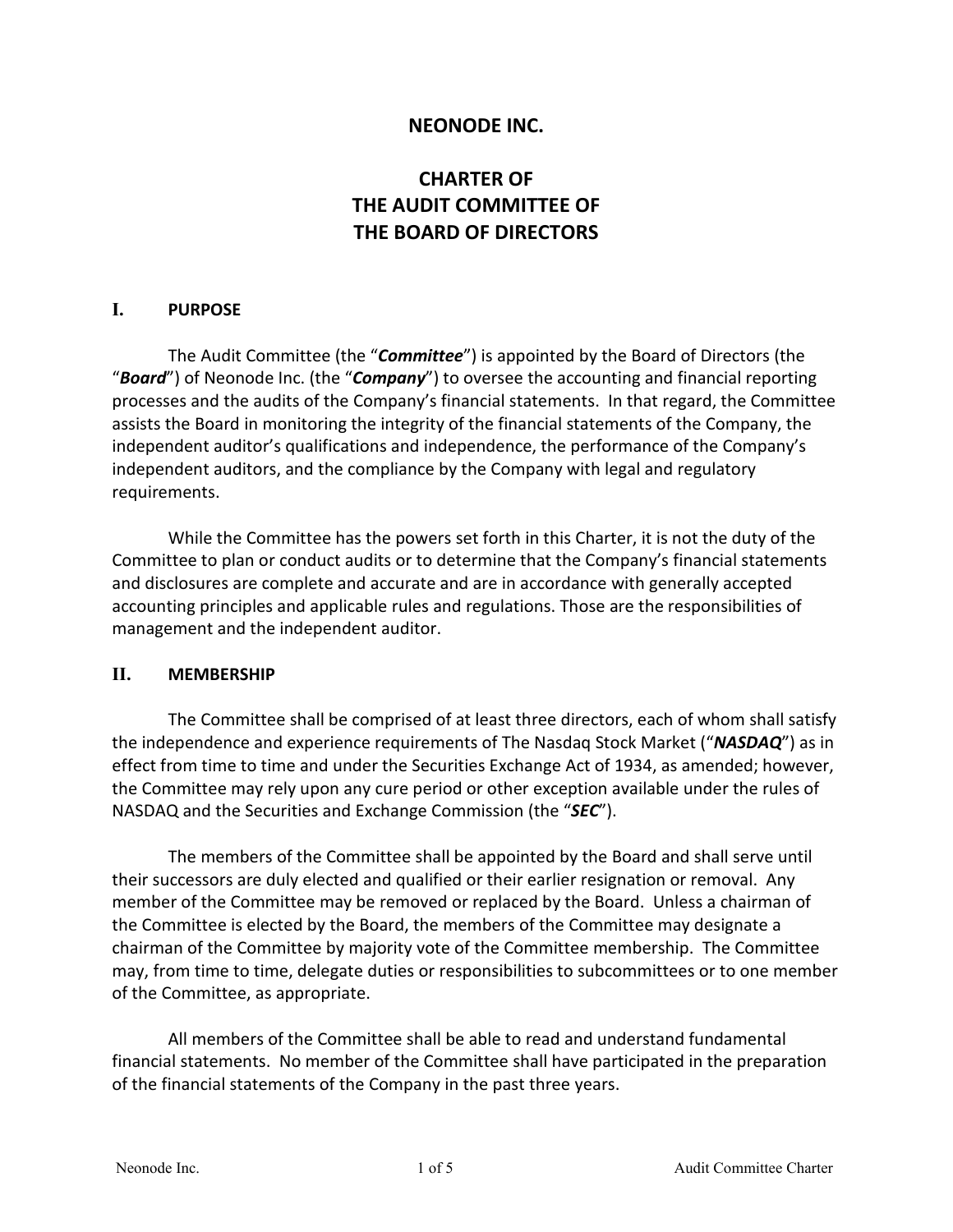At least one member of the Committee shall be an "audit committee financial expert" as defined under the rules of the SEC and shall meet any NASDAQ requirement for finance, accounting, or comparable experience or background.

The Committee shall have the authority to obtain advice or assistance from consultants, legal counsel, or other advisors as appropriate to perform its duties and responsibilities hereunder, and to determine the terms, costs and fees for such engagements. Without limitation, the Committee shall have the sole authority to retain or terminate any registered public accounting firm engaged for the purpose of rendering or issuing an audit report or related work or performing other audit, review or attest services for the Company. The Committee, at its discretion, has the authority to initiate special investigations and hire special legal, accounting or other outside advisors or experts to assist the Committee, as it deems necessary, in fulfilling its duties under this Charter. The fees and costs of any auditor, consultant, counsel, or advisor engaged by the Committee to assist the Committee in performing its duties hereunder shall be borne by the Company.

#### **III. MEETINGS**

The Committee shall meet from time to time as it deems necessary to fulfill its duties and responsibilities, but not less frequently than quarterly. The Committee shall meet in separate executive sessions with management and the independent auditor from time to time as the Committee deems appropriate. The Committee shall have the authority to meet with management or other persons employed the Company as the Committee deems appropriate. The Committee shall maintain written minutes of its meetings, which minutes shall be filed with the minutes of the meetings of the Board.

A majority of the members shall represent a quorum of the Committee, and, if a quorum is present, any action approved by at least a majority of the members present shall represent the valid action of the Committee.

### **IV. DUTIES AND RESPONSIBILITIES**

To fulfill its purpose, the Committee shall:

### A. Oversight of the Company's Independent Auditor

1. Be directly and solely responsible for the appointment, compensation, retention and oversight of any independent auditor (including resolution of disagreements between management and the independent auditor regarding financial reporting) engaged by the Company for the purpose of preparing or issuing an audit report or related work, with each such auditor reporting directly to the Committee.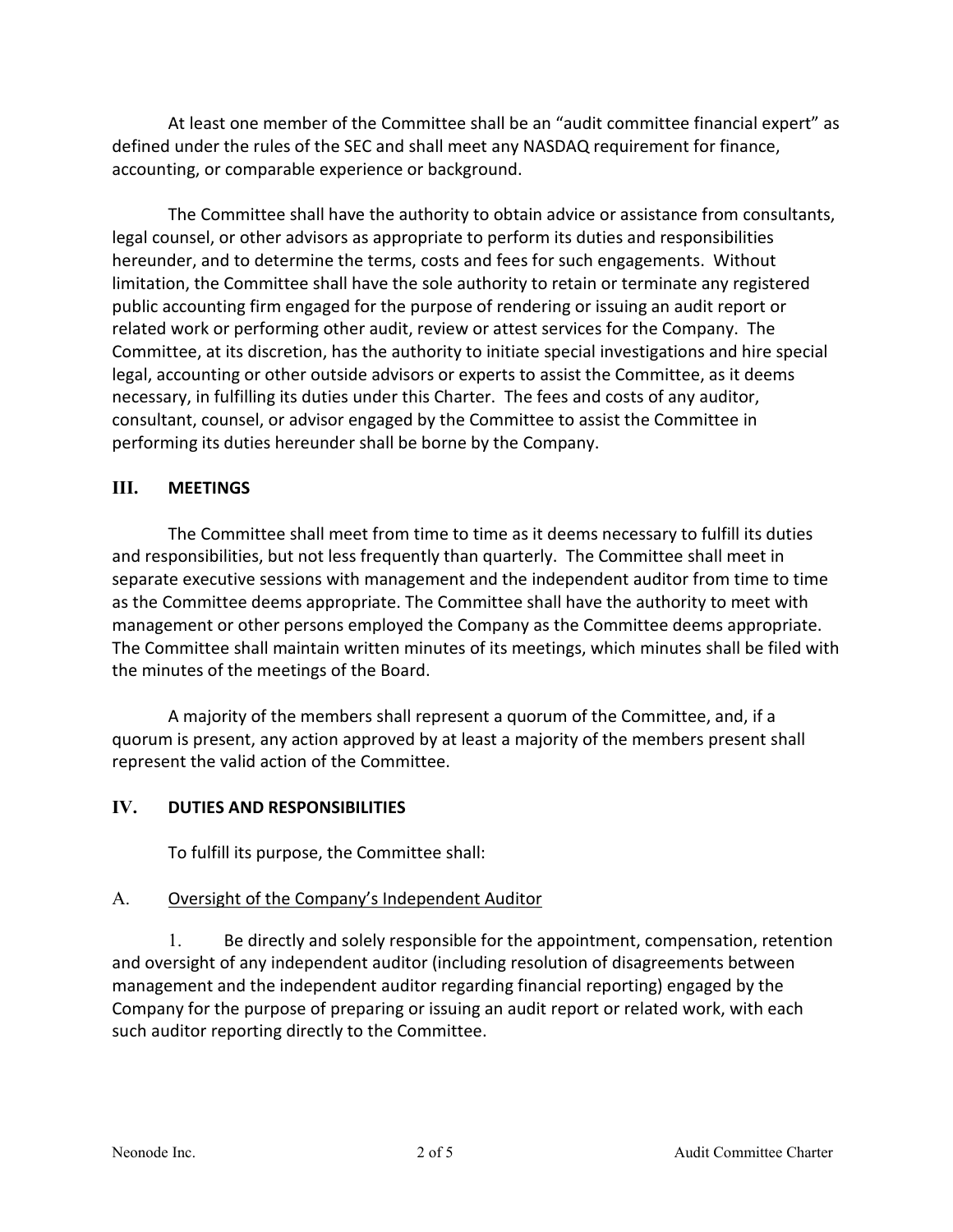2. Periodically review and discuss with the independent auditor the matters required to be discussed by Auditing Standard 1301 of the Public Company Accounting Oversight Board (the "*PCAOB*").

3. Annually review and discuss any formal written statement from the independent auditors required by applicable requirements of the PCAOB regarding the independent auditor's communications with the Committee including without limitation, descriptions of (i) all relationships between the auditor and the Company, (ii) any disclosed relationships or services that may impact the independent auditor's objectivity and independence, and (iii) whether any of the Company's senior finance personnel were recently employed by the independent auditor.

4. Approve in advance the engagement of the independent auditor for all audit services and non-audit services, based on independence, qualifications and, if applicable, performance, and approve the fees and other terms of any such engagement; *provided, however*, that, except as otherwise required by SEC rules and regulations, NASDAQ rules or other applicable law, (i) the Committee may establish pre-approval policies and procedures for any engagement to render such services, provided that such policies and procedures (x) are detailed as to particular services, (y) do not involve delegation to management of the Committee's responsibilities hereunder, and (z) provide that, at its next scheduled meeting, the Committee is informed as to each such service for which the independent auditor is engaged pursuant to such policies and procedures, and (ii) the Committee may delegate to one or more members of the Committee the authority to grant pre-approvals for such services, provided that (a) the decisions of such member(s) to grant any such pre-approvals shall be presented to the Committee at its next scheduled meeting, and (b) the Committee has established policies and procedures for such pre-approval of services consistent with the requirements of subsections (x) and (y) above.

5. Approve as necessary the termination of the engagement of the independent auditor.

6. Review with the independent auditor any significant difficulties encountered during the course of the audit or otherwise, as appropriate, any restrictions on the scope of work or access to required information and any significant disagreement among management and the independent auditor in connection with the preparation of the financial statements, in each case as reported by the independent auditor. Receive from and review with the independent auditor any accounting adjustments that were noted or proposed by the auditor but that were "passed" (as immaterial or otherwise), any "management" or "internal control" letter or schedule of unadjusted differences issued, or proposed to be issued, by the auditor to the Company, or any other material written communication provided by the auditor to the Company's management.

7. Review with the independent auditor the critical accounting policies and practices used by the Company, all alternative treatments of financial information within generally accepted accounting principles ("*GAAP*") that the independent auditor has discussed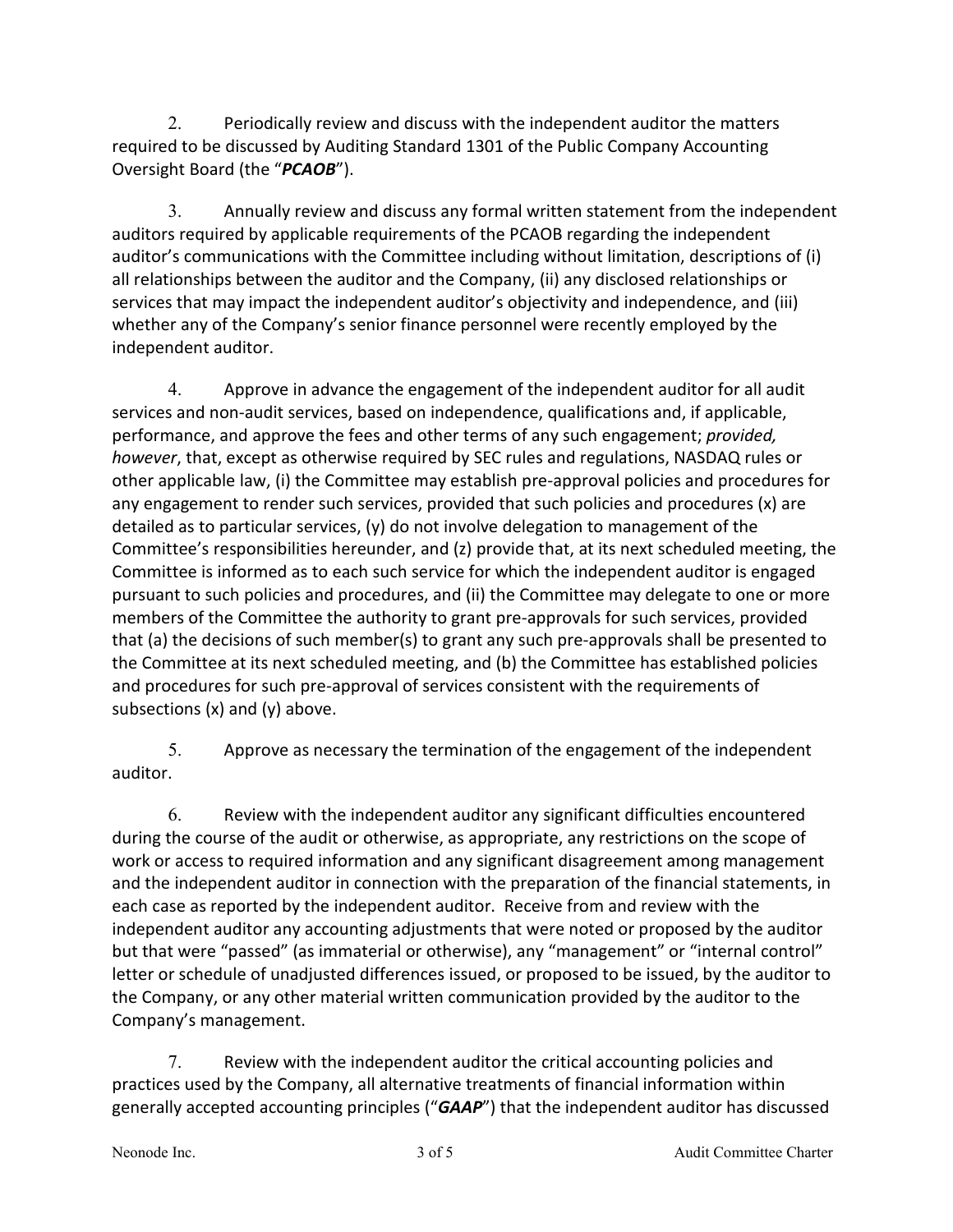with management, and the ramifications of the use of such alternative disclosures and treatments, and the treatment preferred by the independent auditor.

## B. Review of Financial Reporting, Policies and Processes

1. Review and, to the extent deemed appropriate by the Committee, discuss with management and the independent auditor the Company's annual audited financial statements and any certification, report, opinion or review rendered by the independent auditor.

2. Review and, to the extent deemed appropriate by the Committee, discuss with management and the independent auditor the Company's quarterly financial statements.

3. Review and, to the extent deemed appropriate by the Committee, discuss earnings press releases and other press releases that contain material financial information.

4. Periodically meet separately with management and with the independent auditor, as deemed appropriate by the Committee.

5. Review with management on a quarterly basis its assessment of the effectiveness and adequacy of the Company's internal control structure and procedures for financial reporting ("*Internal Controls*").

6. Review annually with the independent auditor any attestation to and report on the assessment made by management, and consider with management and the independent auditor whether any changes to the Internal Controls are appropriate in light of management's assessment or any such independent auditor's attestation.

7. Receive reports from the independent auditor concerning, and review with management to the extent deemed appropriate by the Committee, the effect of regulatory and accounting initiatives on the financial statements of the Company.

8. Consider and approve, if deemed appropriate by the Committee, changes to the Company's auditing and accounting principles and practices as suggested by the independent auditor or management.

# C. Risk Management, Legal Compliance and Ethics

1. Review with the principal executive officer and principal financial officer of the Company any report on significant deficiencies in the design or operation of the Internal Controls that could adversely affect the Company's ability to record, process, summarize or report financial data, any material weaknesses in Internal Controls identified to the auditors, and any fraud, whether or not material, that involves management or other employees who have a significant role in the Company's Internal Controls.